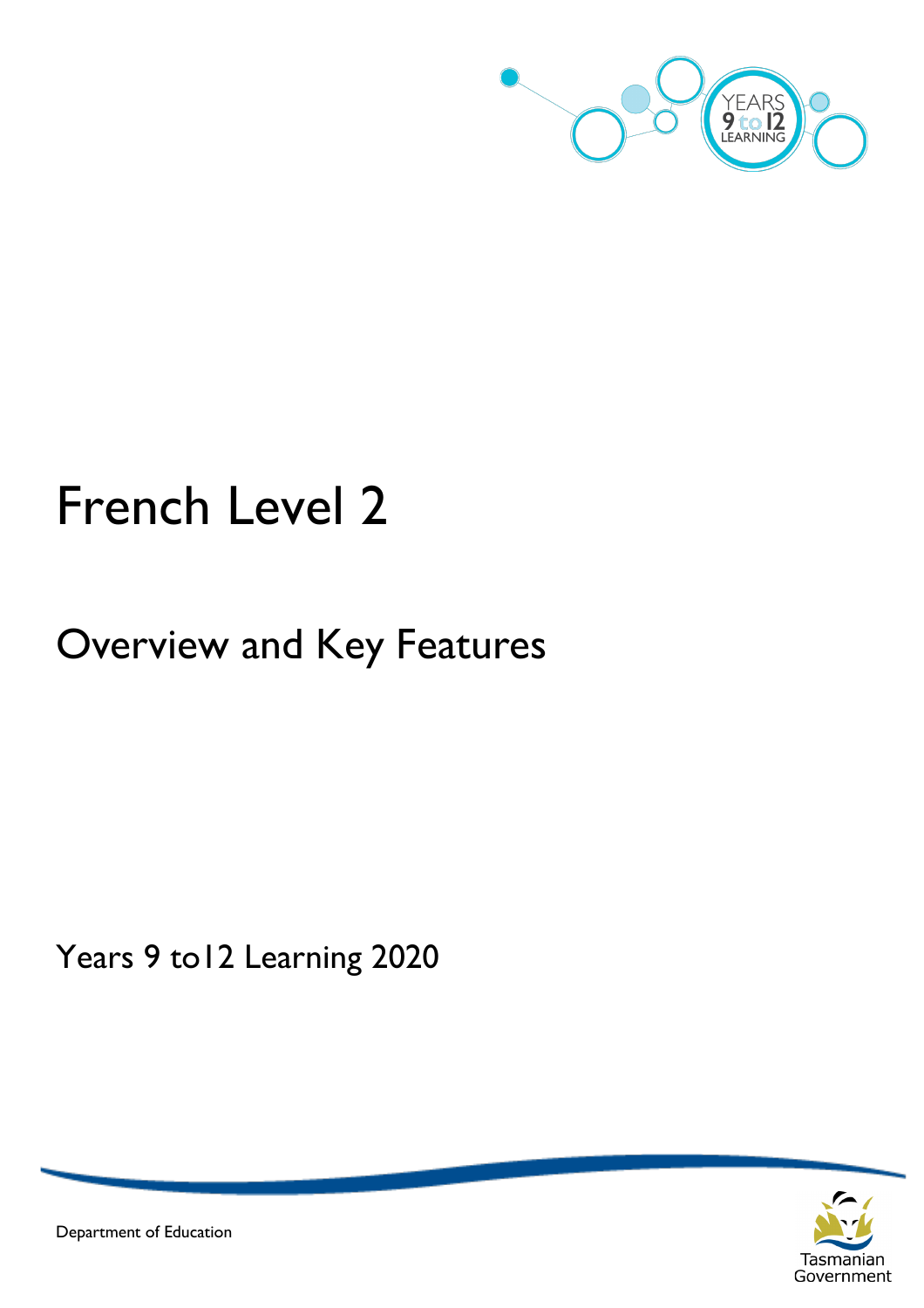

# **The purpose of this paper**

The purpose of this paper is to provide information regarding the overview and key features of the proposed French Level 2.

It is designed to enable all interested stakeholders to reflect and provide feedback on key features including learning outcomes, structure, sequencing and likely content. This feedback will be considered in writing the draft course.

# Consultation

Throughout the course, development process there will be four opportunities for formal stakeholder consultation:

- Course Scope
- Structural Overview and Key features (Nov/Dec 2020)
- Initial Draft Course (March 2021)
- Final Draft Course (June 2021)

This paper represents the second of four course consultation points for teachers to engage in the course development process for French Level 2.

# Course Rationale

The study of Languages promotes and contributes to a socially cohesive society that values, respects and appreciates different points of view and cultural, social, linguistic and religious diversity. Language is the basis of communication and human interaction. Learning an additional language provides students with opportunities to reflect on their own first language, to develop knowledge, skills and understanding that will allow them to function successfully in the ever-changing world of the 21<sup>st</sup> century. French exposes students to French-speaking communities, their cultures and traditions both in Australia and in other countries. Having the ability to communicate in French will also contribute to Tasmanian society and the economy in coming decades, providing students with a range of opportunities for personal, vocational and professional growth.

French Level 2 is designed for students who have no prior experience of learning the language. It is also suitable for students who have already had some exposure to French at primary or high school and wish to review their earlier learning before moving on to more challenging language learning experiences at Level 3. French Level 2 is not intended for background speakers of the language.

Developed to reflect the concepts outlined in the renewed Common Curriculum and Assessment Framework for Languages (CCAFL), French Level 2 will provide students with the opportunity to develop interpersonal, analytical and presentational skills through reading, writing, speaking, viewing and listening to modern standard French. Because language and culture are inseparable and therefore interdependent, the study of French Level 2 will help students to understand how language works as a system that is intrinsically interconnected with cultural knowledge. Using Personal, Community and Global perspectives drawn from the CCAFL, French Level 2 students will build the capacity to make social, cultural and economic contributions in the Australian context through their knowledge of the language and interest in Frenchspeaking communities, thereby enriching their capacity for intercultural understanding.

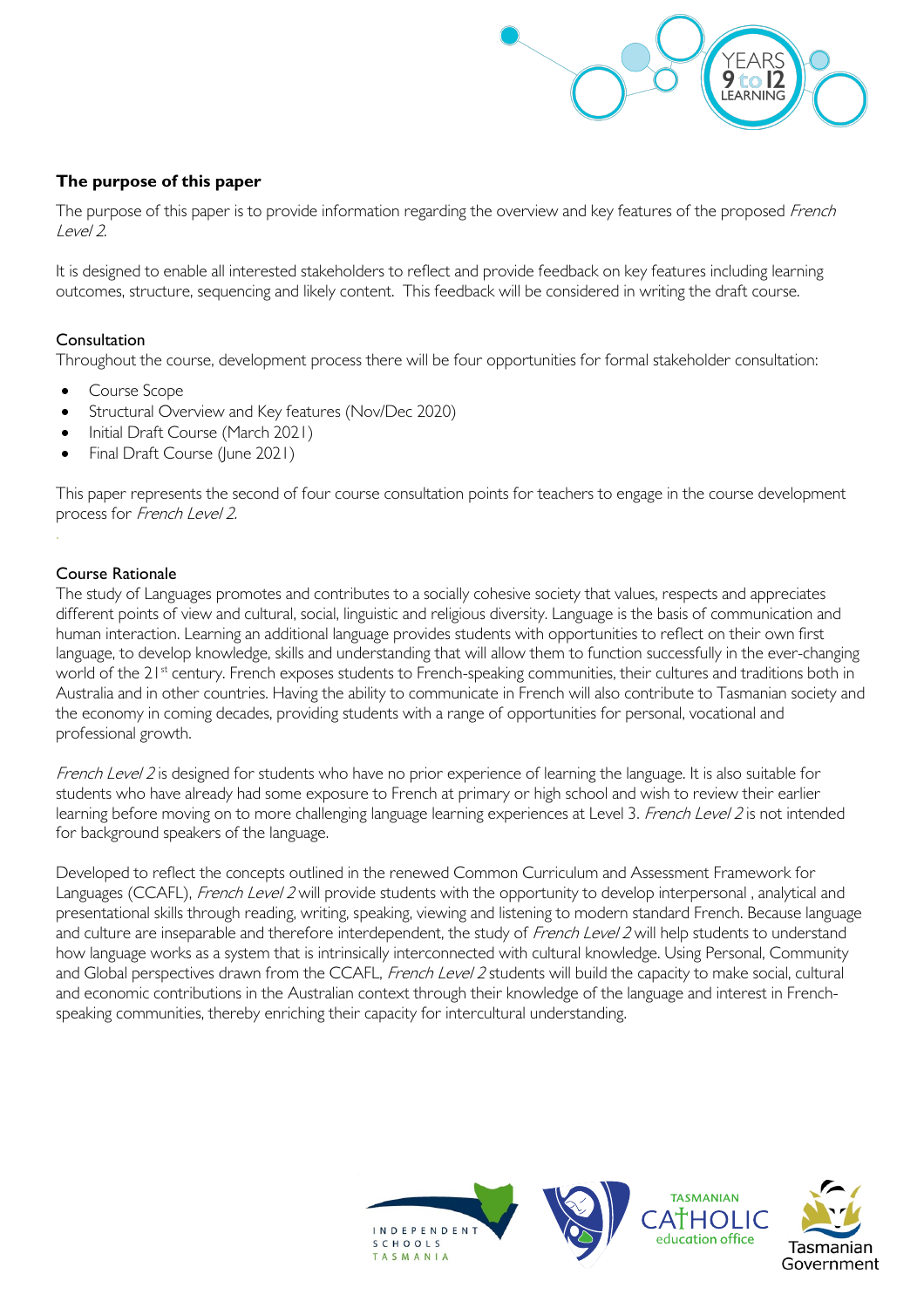

### Years 9 to 12 Curriculum Framework

[Years 9 to 12 Education Framework](https://publicdocumentcentre.education.tas.gov.au/library/Shared%20Documents/Years-9-to-12-Education-Framework.pdf) informs the design of the French Level 2 course and it fits within the Disciplinary Study focus area of the Years 9 to 12 Curriculum Framework.

#### Pathways in

The French Level 2 course provides an entry point to learning French and also enables learning continuity for Learners who have had limited or intermittent learning experiences in Australian Curriculum: French.

# Learning Outcomes

On successful completion of this course and within the linguistic parameters outlined in this course, learners will be able to:

- exchange information, opinions, ideas and experiences in French and reflect on knowledge and understanding of the relationship between language and culture
- understand, reflect on and respond to texts presented in French and mediate between languages and cultures
- create French to express ideas, demonstrating knowledge and understanding of language as a system and the relationship between language and culture.

# Course Structure



#### Modules Available

Core 1: Identity

Core 2: Responsibility

Core 3: Legacy

#### Course Delivery

The modules will be delivered sequentially.